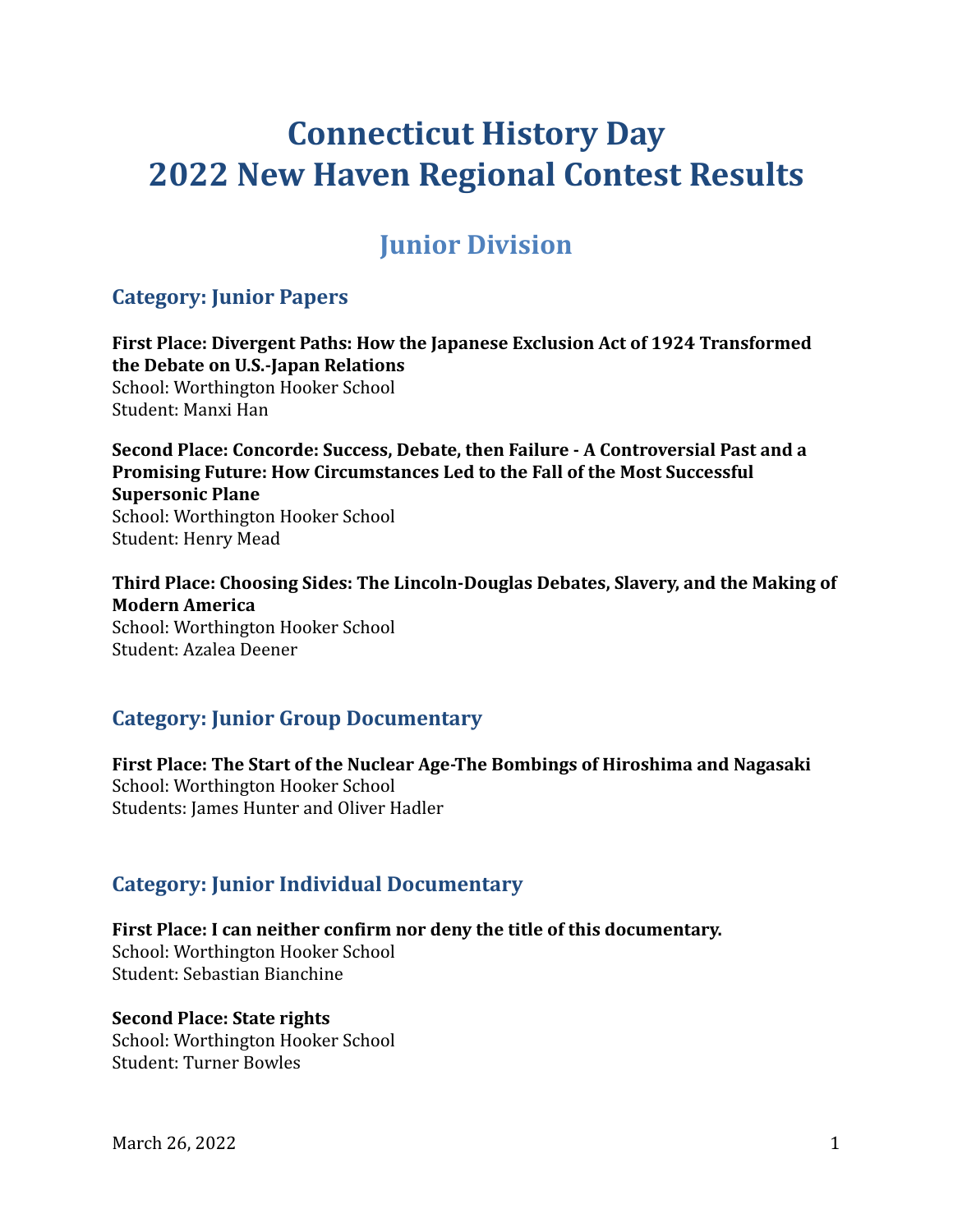#### **Third Place: The Patching of Rwanda**

School: Worthington Hooker School Student: Gabriel Forstrom

## **Category: Junior Group Exhibit**

**First Place: Twin Studies in Nature Vs. Nurture: What Makes You, You?** School: Worthington Hooker School Students: Anna Kim and Willow Oliveira

### **Category: Junior Individual Exhibit**

**First Place: The Great Debates of 1858** School: Worthington Hooker School Student: Timothy Edwards

**Second Place: Will Their Rising Voices Hurt Our Own: The Balance between Free Speech and our Reputations**

School: Worthington Hooker School Student: Emi Onorato

### **Category: Junior Group Performance**

#### **First Place: Woman's 19th**

School: Worthington Hooker School Students: Nadia Cantonwine, Anna Muench-Nasrallah, Iris Baden-Eversman, and Mariana De La Cruz

#### **Second Place: Woman Suffrage**

School: Worthington Hooker School Students: Saniah Schumacher and Aliyah Bright

## **Category: Junior Group Website**

**First Place: Controversy Surrounding the Israel-Palestine Separation of 1947** School: Worthington Hooker School Students: Maya Harpaz-Levy and Raisa Ahsan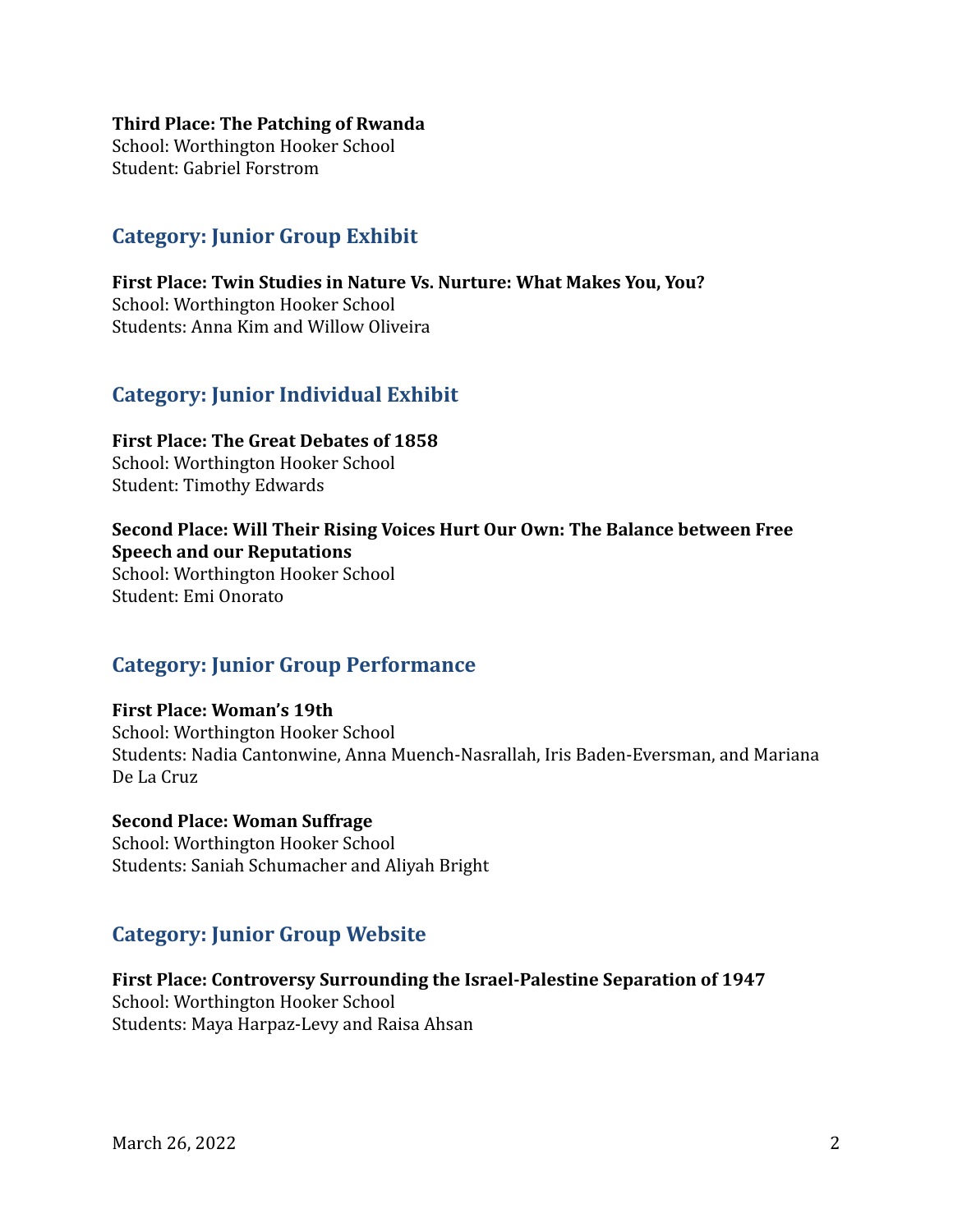## **Category: Junior Individual Website**

#### **First Place: Cuban Missile Crisis**

School: Worthington Hooker School Student: Robert Huang

**Second Place: The Treaty of Versailles: A Twenty Year Ceasefire** School: Worthington Hooker School Student: Nicholas Rozenblit

**Third Place: Silent Spring and the Perspective on Pesticides** School: Worthington Hooker School Student: Alethea Dinkler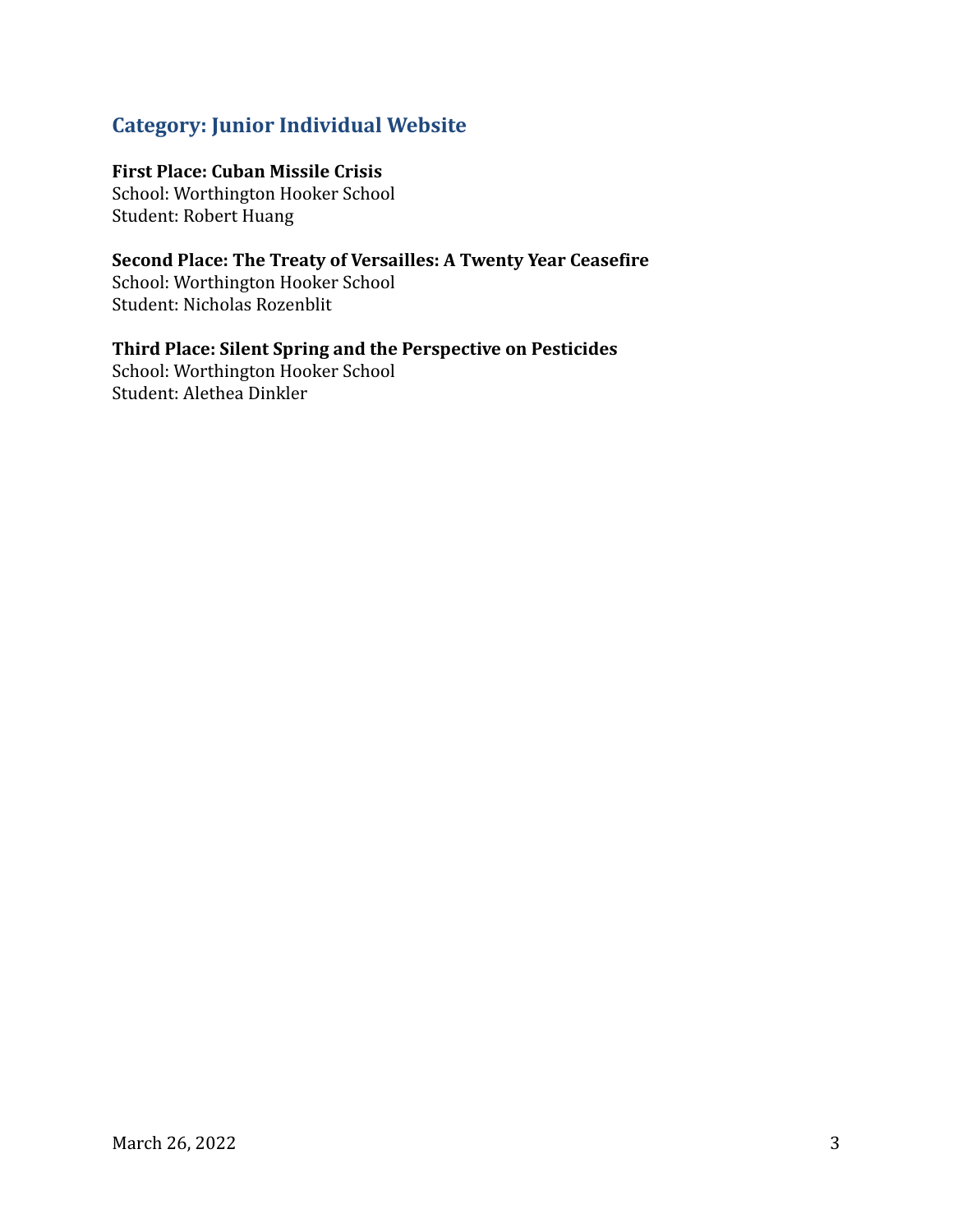## **Senior Division**

## **Category: Senior Papers**

**First Place: The Complex Legacy of the Iran Hostage Crisis** School: Engineering-Science University Magnet School Student: Lucina O'Brien

**Second Place: Army Alpha: The Unintended Consequences of the Implementation of Intelligence Testing in the United States Military**

School: Choate Rosemary Hall Student: Jeff Kim

#### **Third Place: The Fight for Reproductive Rights** School: Wilbur Cross High School

Student: Jaylen Bennett

## **Category: Senior Individual Documentary**

**First Place: The Treaty of Versailles: A Treaty Made to Target Germany or Post World-War Problems?** School: Wilbur Cross High School Student: Tania Cruz

#### **Second Place: The Compromise of 1877: A Failed Promise** School: Wilbur Cross High School Student: Cassius Morgan Coe

## **Category: Senior Group Exhibit**

#### **First Place: Clare Boothe Luce**

School: Wilbur Cross High School Students: Charlotte Gorry and Marcia Colten

#### **Second Place: Frank Kameny; Morally Debating the Gay Rights Movement**

School: Pomperaug Regional High School Students: Nihitha Nelakudity and Kate Hawn